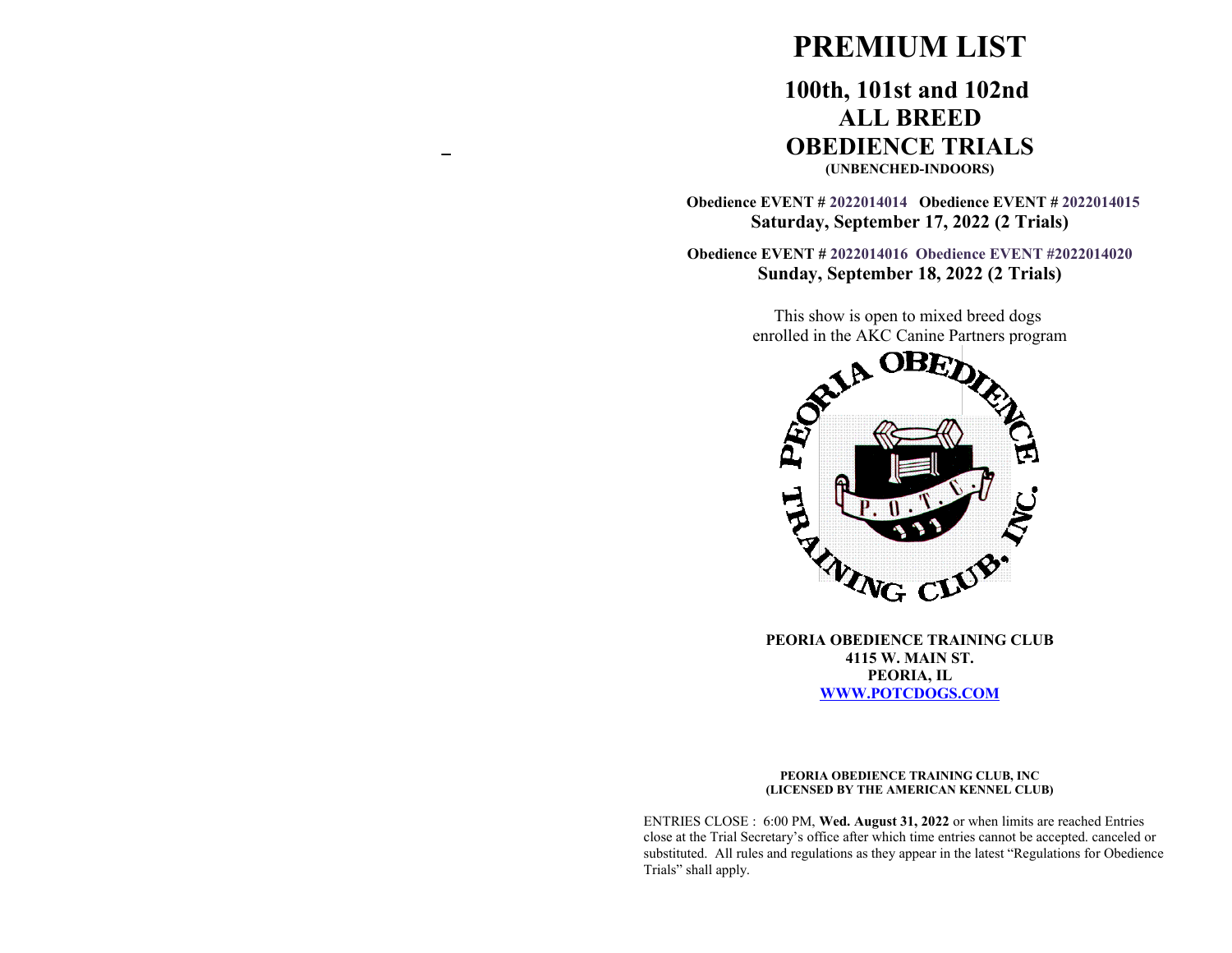#### **OFFICERS**

#### **BOARD OF DIRECTORS**

#### **THE FOLLOWING APPLIES TO ALL TRIALS**

#### **OBEDIENCE TRIAL COMMITTEE**

Carol Walker, CHAIRPERSON 6 Stonegate Ct. Groveland, IL 61535 309-241-2858

Sally Miller Paula Austin Christy Mashaney Susan Sherwood Judi Gullickson

#### **COMMITTEES**

TRIAL HOURS: 8:00 a.m. to 8:00 p.m. Central Daylight Savings Time

#### *TRIAL SECRETARY*

 *ANNE HEADINGS 5189 TOWERLINE RD. GREEN VALLEY, IL 61534 (309) 678-0298 potcobed@gmail.com*



**Note – There is now an exit at I-74 and Sterling Avenue. South End of Kickapoo Creek Road to Harmon Highway is CLOSED to all traffic**

PHONE DAY OF SHOW – 309-241-2858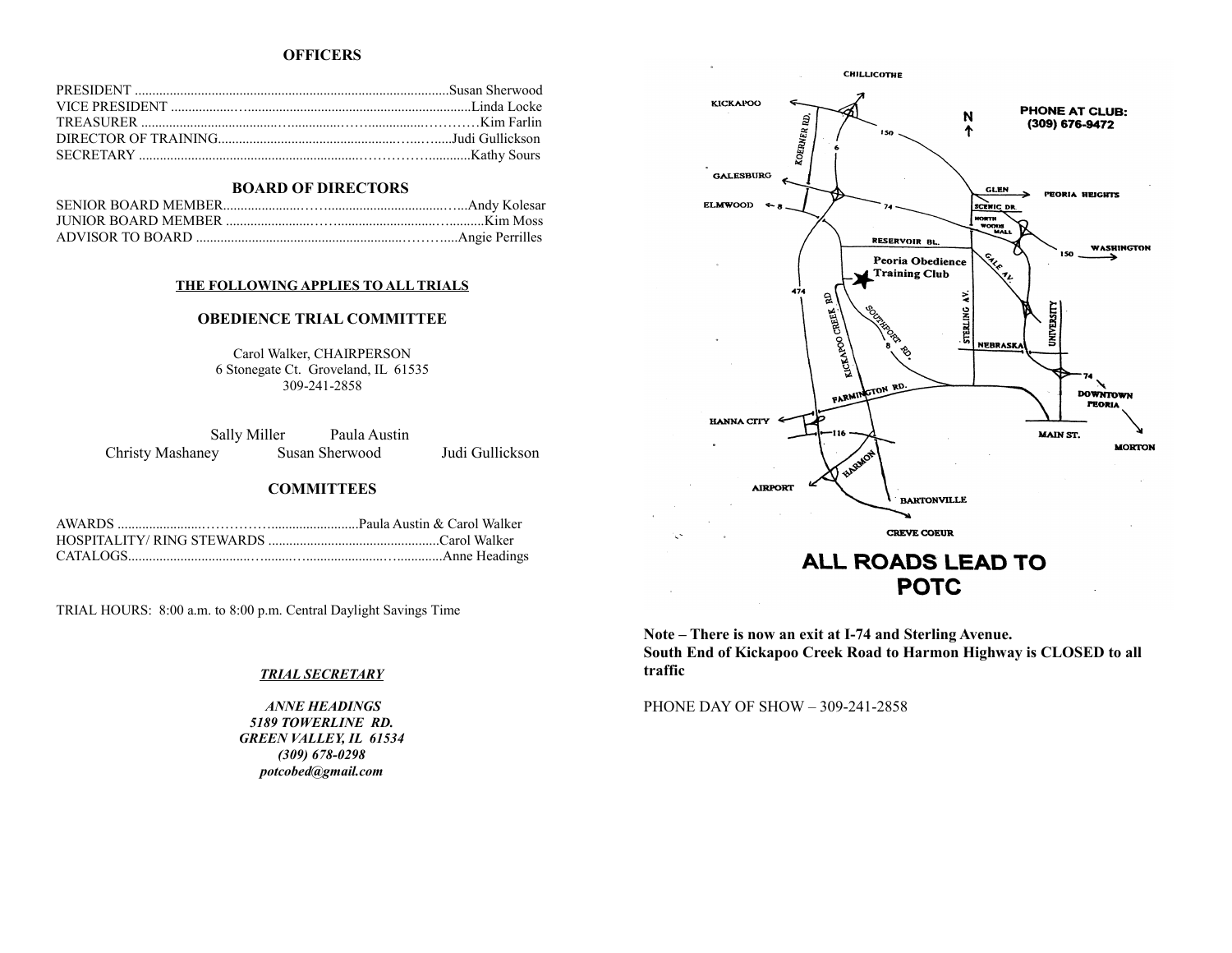Show location is available to exhibitors at 7:00 a.m. the morning of the Trials. Saturday, September 17 and Sunday, September 18, 2022. Dogs are not required to be at this trial until their scheduled time of judging and may be excused when not needed for further judging.

#### **ENTRY FEES:**

ENTRY FEE is \$25.00 for the first entry of each dog and \$18.00 each additional entry of the same dog in the **same** trial. **There are two different trials on each day.**. No discount for cross entries of trials. Fees include \$3.00 Event Service Fee on the first entry of a dog, the \$.50 AKC Recording Fee on the first entry of a dog and \$3.00 Service Fee for additional entries of same dog in each trial.

ENTRIES CLOSE at the office of the Trial Secretary, Wed. August 31, 2022, or when limits are reached if prior to this date, after which time entries will not be accepted, canceled, altered or substituted. Judging limited to 8 hours per day per judge.

Make checks and Money Orders Payable to: **POTC** Mail entry with fees to: **Anne Headings, 5189 Towerline Rd., Green Valley, IL 61534**

ENTRIES WILL NOT BE ACCEPTED WITHOUT SIGNATURES AND FEES.

### **HOTELS**

Please contact hotels/campgrounds direct to confirm acceptance of dogs and review pet policy.

**Country Inn & Suites** West Landens Way Peoria 61615 309-423-3347

**Red Roof Inn**, 1822 W. War Memorial Drive, Peoria, IL 61614, 309) 685- 3911

**Baymont Inn.** 2002 W. War Memorial Drive, Peoria, IL 61614, 309-688-8074

**Super 8**, 1816 W. War Memorial Drive, Peoria, IL 61614, 309-688-8074

**Quality Inn & Suites,** 4112 N Brandywine Drive, Peoria, IL 61614 309- 685-2556

### **CAMPING**

**Jubilee College State Park Campground**, 13921 W. Route 150, Brimfield, IL 61517, (309) 446-3758

 **(Please clean up after your dogs.)**

#### **NOTICE TO EXHIBITORS**

No food is available on site, but local restaurants are within 10 minutes of the trial site.

## **AMERICAN KENNEL CLUB CERTIFICATION**

Permission has been granted by the American Kennel Club for the holding of these events under American Kennel Club rules and regulations.

**Gina DiNardo, Secretary**



*100th , 101st and 102nd ALL BREED OBEDIENCE TRIALS* **Saturday, September 17, 2022 Obedience EVENT (trial 1) # 2022014014 Obedience EVENT (trial 2) # 2022014015 Sunday, September 18, 2022 Obedience EVENT (trial 1) # 20220140016 Obedience EVENT (trial 2) # 2022014020**

#### **JUDGES & THEIR ASSIGNMENTS**

| Robert Burgin | <b>Saturday Trial 1– Utility A &amp; B &amp; Pref Utility, Grad Open</b> |                                                                  |  |
|---------------|--------------------------------------------------------------------------|------------------------------------------------------------------|--|
|               | <b>Saturday Trial 2</b> - Open B & Preferred Open, Grad Novice           |                                                                  |  |
|               | Sunday                                                                   | <b>Trial 1</b> Novice A & B, Preferred Novice,                   |  |
|               |                                                                          | Open A and Beginner Novice A & B                                 |  |
|               | Sunday Trial 2                                                           | Utility A & B Pref Utility, Grad Open                            |  |
| Fred Buroff   |                                                                          | <b>Saturday Trial 1</b> - Novice $A \& B$ , Preferred Novice     |  |
|               |                                                                          | Open A and Beginner Novice $A \& B$                              |  |
|               |                                                                          | <b>Saturday Trial 2</b> – Utility A& B, Pref Utility & Grad Open |  |
|               | Sunday                                                                   | Trial 1 Open B Preferred Open & Grad Novice                      |  |
|               | Sunday                                                                   | Trial 2 Novice A & B, Preferred Novice                           |  |
|               |                                                                          | Open A and Beginner Novice A & B                                 |  |
| Dianne Allen  | <b>Saturday Trial 1 –</b>                                                | Open B, Preferred Open & Grad Novice                             |  |
|               | <b>Saturday Trial 2</b>                                                  | Novice A & B, Preferred Novice                                   |  |
|               |                                                                          | Open A Beginner Novice A & B                                     |  |
|               | Sunday Trial 1-                                                          | Utility A & B, Pref Utility & Grad Open                          |  |
|               | <b>Sunday Trial 2</b>                                                    | Open B, Preferred Open & Grad Novice                             |  |